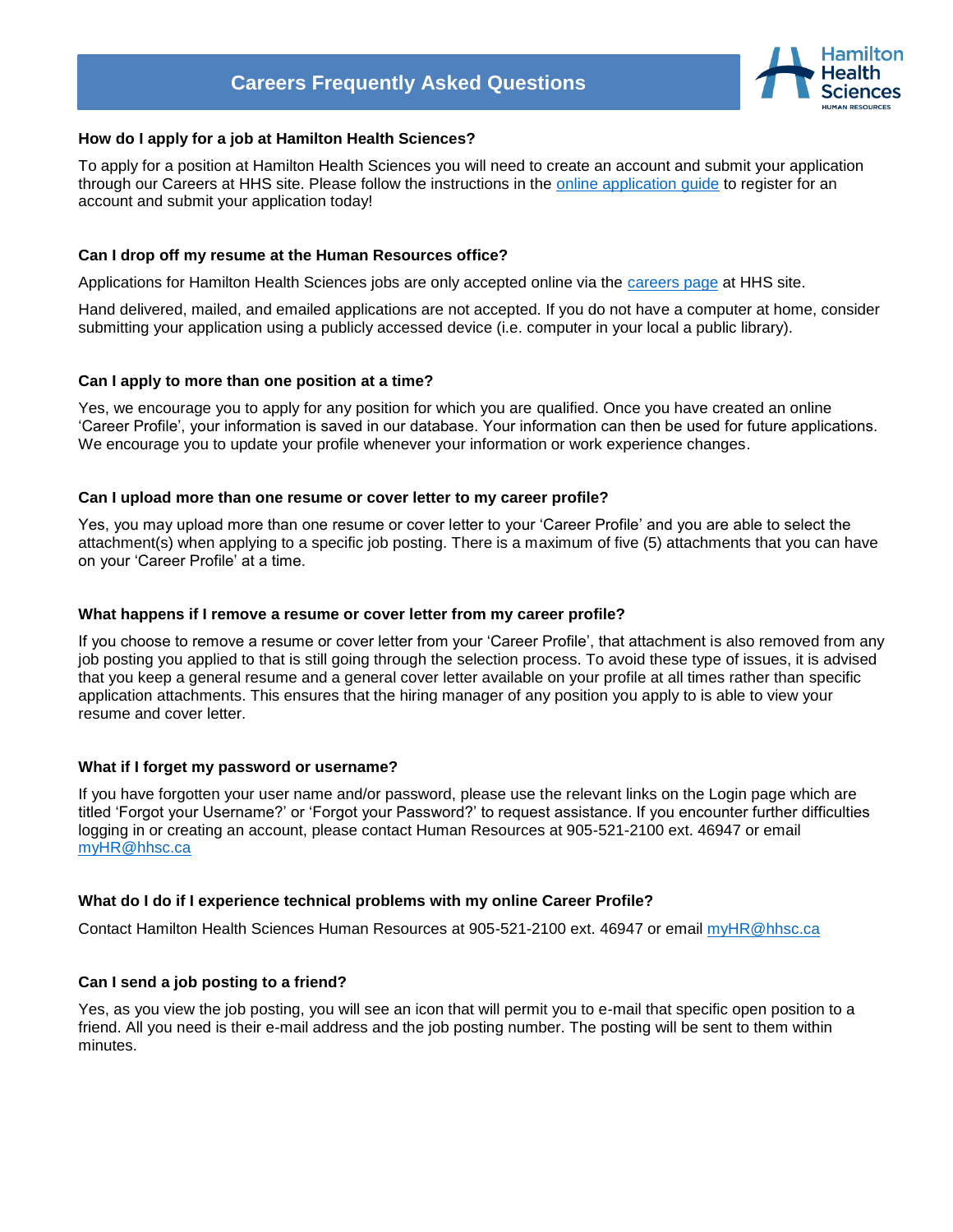

# **I would like to speak with the hiring manager or recruiter directly. Can you provide me with their contact details?**

Recruitment at Hamilton Health Sciences is de-centralized and the selection process is managed at the department level. Human Resources is unable to provide hiring manager contact details and/or information regarding specific job postings. If the skills and qualifications identified in your online application meet the requirements of a Hamilton Health Sciences position, you will be contacted directly by the department and invited for an interview. During the interview process, you will have an opportunity to speak directly with the hiring manager who will be able to answer any questions you may have regarding the position.

# **Will you contact me about the progress of my application?**

Once your application has been successfully submitted to a posting, a confirmation email that includes the job posting number will be sent to you acknowledging the submission. If the hiring manager determines that your skills best match the needs of the position, you will then be contacted for further screening and consideration.

# **How do I withdraw my application to a job posting?**

Once you have applied to a position, you can review your completed submissions under the 'My Submissions' tab within your online 'Career Profile'. If you wish to withdraw your submission, select the 'Withdraw' icon underneath the specific job submission. However, once the position has been closed, you may not withdraw your submission.

# **How will I be notified if I am not successful in my application to a position?**

If you are not the successful candidate to a position you have applied to, an email notification will be sent to you once the posting has been filled.

# **What happens to my application once a position I've applied for is filled?**

Once a position is filled, your information is stored in our system for future opportunities that may match your skill sets and interests.

## **Who do I contact if I want to understand why I was not selected for an interview?**

Hamilton Health Sciences is largely a unionized environment. As such, our collective agreements require that existing employees are provided consideration for opportunities prior to an external candidate. In cases where an internal candidate meets the qualifications of the position, external candidates will receive notification that the position has been filled.

This same standard is used for all non-union positions, as Hamilton Health Sciences strives to provide advancement and development opportunities for its staff.

# **How can I apply to a position if I missed the application deadline?**

Once a posting has closed on the Careers at HHS site, no further applications are accepted. If you are experiencing any issues applying to a job posting prior to the closing date please contact Human Resources at 905-521-2100 ext. 46947 or email [myHR@hhsc.ca](mailto:myHR@hhsc.ca)

## **Is my application kept confidential?**

Yes. Your information is kept confidential and is not shared with anyone outside of the application process. It is only used for employment purposes.